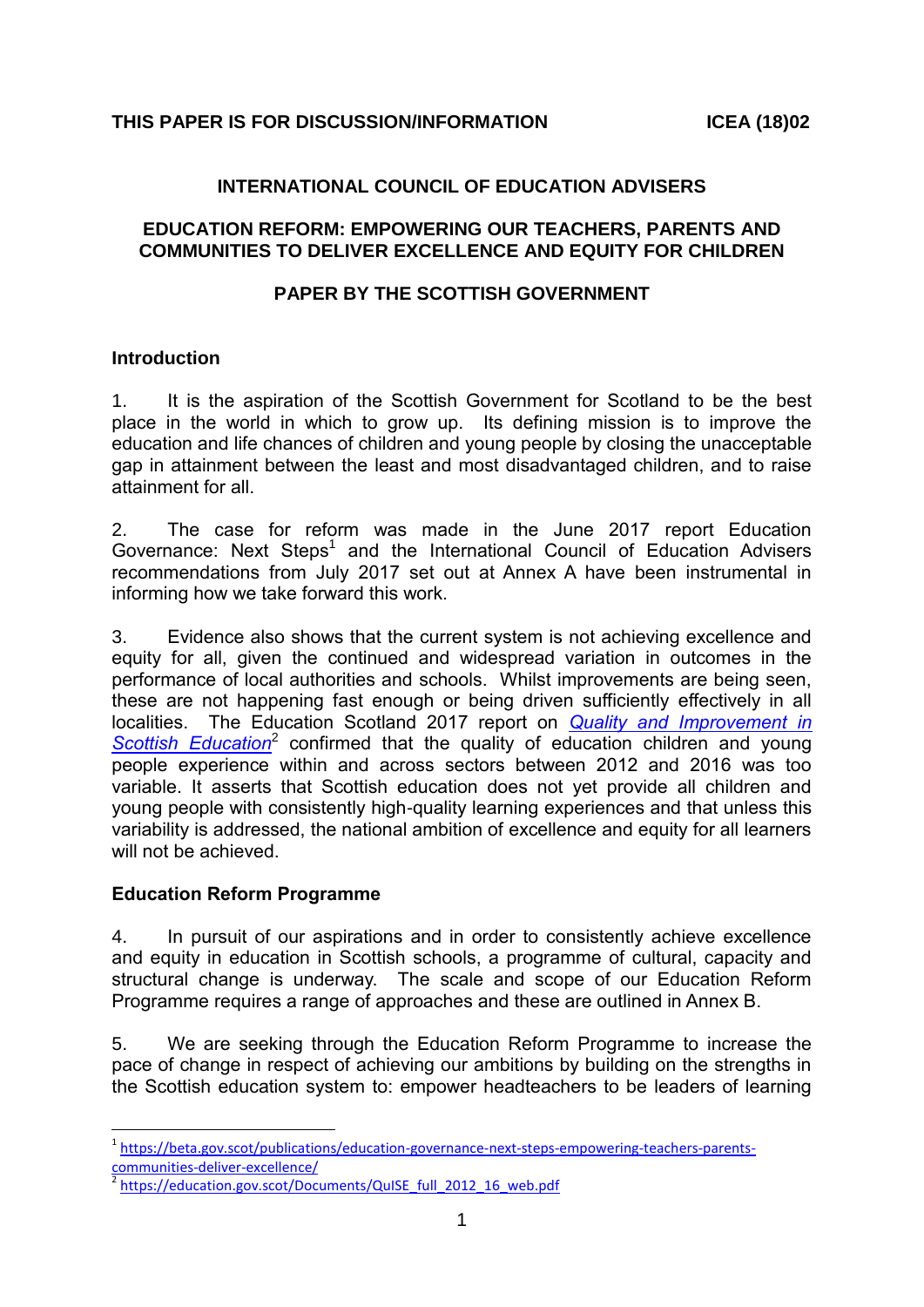and teaching in their schools and work collaboratively with their staff, pupils, parents and other partners so that the decisions that most affect a pupil's experience are taken by those closest to them; enhance the educational improvement support and advice that is available to educational practitioners; encourage an increase in parental and community involvement in education and parental engagement in children's learning; ensure that effective pupil participation is supported in all schools and develop an approach to funding that builds on the strengths of the existing Devolved School Management as well as tackling its weaknesses.

## **Education Reform Workstreams**

# **School Leadership**

### *Headteachers' Charter*

6. The Headteachers' Charter seeks to empower headteachers so that decisions that most affect children and young people's outcomes are made in a collaborative way at school level, within a transparent local education system where partners are working together to improve outcomes for children and young people. We believe that headteachers are empowered when they are able to make decisions on curriculum design and improvement priorities but that this will have limited effect if they do not also have more control of staffing and spending decisions.

7. The Education Bill will place requirements on local authorities to empower headteachers to make decisions at school level in relation to curriculum, improvement, staffing, and funding, working in collaboration with staff, parents, pupils and wider partners. It also places requirements on local authorities to ensure the involvement of headteachers in decisions made at local authority level, to increase the consistency of funding delegation from local authorities to schools, and to support headteachers in making decisions at school level.

8. In addition to legislating to put this in place the Scottish Government and local government are working in partnership to develop with greater pace those elements of the Headteachers' Charter which can be put in place sooner.

9. Officials' engagement with stakeholders and responses to formal consultations have indicated that this degree of empowerment already exists in parts of Scotland. What is currently lacking, and what the reform work aims to address, is consistency of approach across all of Scotland's education authorities and the establishment of a clear legal basis for that empowerment.

## *Leadership support package*

10. An enhanced leadership support package is being developed by Education Scotland which recognises that headteachers, and other leaders within the school system, may require additional support and professional development in order to ensure they are able to maximise the impact on children and young people of their enhanced empowerment.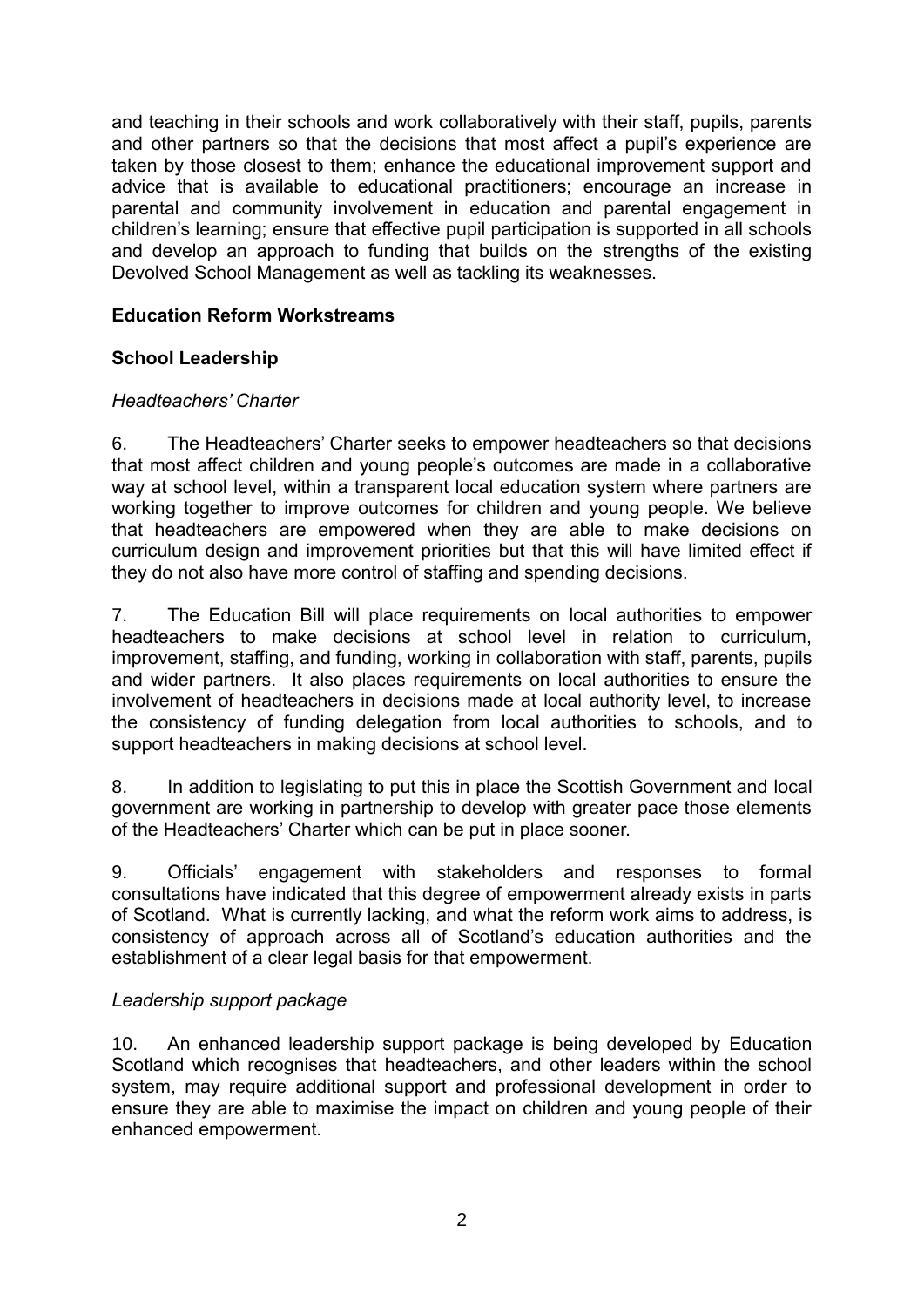## **Workforce Development**

# *Expansion of General Teaching Council for Scotland*

11. The General Teaching Council for Scotland (GTCS) is primarily responsible for the setting of Professional Standards for teachers and for maintaining a register of teachers in Scotland. The education workforce has changed significantly, with many different education practitioners now involved in the delivery of education. We fully support a professional education workforce and recognise that there are many professionals, who play a key role in educating our children and supporting our teachers.

12. To develop a national system that will ensure that professional standards are being met across the whole education team; we plan to establish an Education Workforce Council which will expand registration to include educational professionals other than teachers.

## *Leadership Pathways and professional standards*

13. The Scottish Government are working with the teaching profession and other partners (including Education Scotland, GTCS, further and higher education institutions and specialist groups) to develop new career pathways for teachers allowing greater opportunities for development and progression into leadership, specialist or improvement roles. This work has been agreed jointly with the teacher unions as part of our country commitments for the International Summit on the Teaching Profession (2017 and 2018) and will be taken forward by an independent panel linked to the Scottish Negotiating Committee for Teachers.

14. We are working with the GTCS on its review of the Standards for Leadership and Management (which include the Standard for Headship) ahead of the commencement of the new requirement for all headteachers to hold the Standard by 2020. GTCS expects to launch a consultation on the proposed revised standards and their application in 2018 and for that review to conclude in 2019.

## **Support for improvement**

#### *Regional Improvement Collaboratives*

15. The report *Improving Schools in Scotland: An OECD Perspective*, published in December 2015, highlighted the need to strengthen and support educational leadership and to ensure that mutual support and learning across local authorities and networks of schools is provided. The Joint Scottish Government/Local Government Steering Group on Regional Improvement Collaboratives was established to take forward this work. A report was produced through consensus in September 2017 setting out how greater collaboration across education authorities in Scotland should be developed. This process has continued with the establishment of 6 Regional Improvement Collaboratives, the appointment of a senior leader of each one and the development of initial Regional Improvement Plans at the beginning of 2018.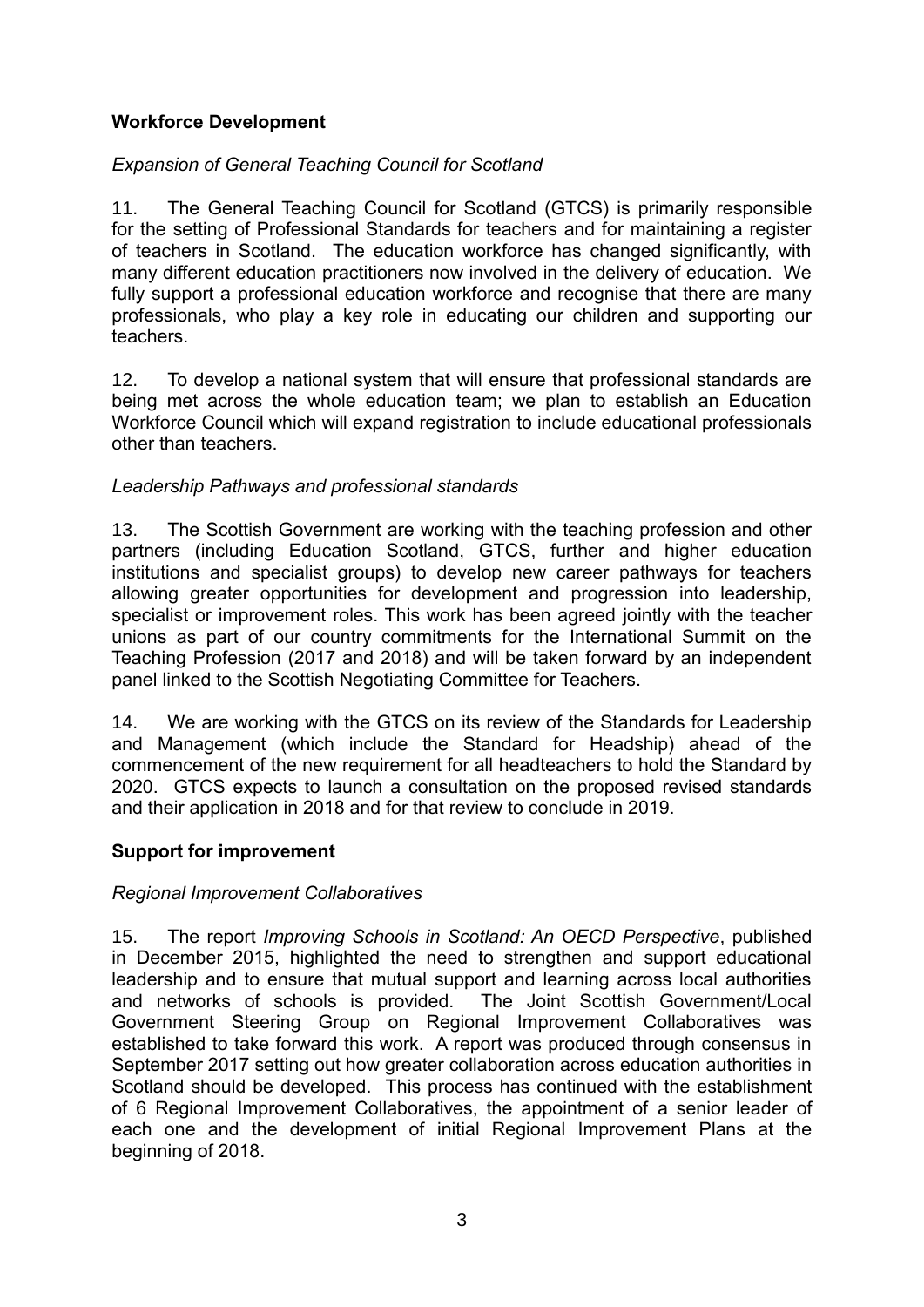16. Through the Education Bill we will place a duty on local authorities to collaborate with their partners in the development and delivery of a regional improvement plan, which builds on the support provided by individual authorities and is informed by the priorities of schools across the region. This will provide a basis on which to ensure a consistent level of collaboration.

## *School collaboration framework*

17. The Scottish Government is also committed to working with partners to develop a supporting framework for school level collaboration to be most effective.

# **Parents, Pupils and Communities**

## *Parents*

18. Evidence indicates that parental involvement in a child's education has a positive effect on outcomes. We will seek to build on the recommendations from the review of the Scottish Schools (Parental Involvement) Scotland Act 2006, carried out by the National Parent Forum of Scotland through both the Education Bill and by underpinning and encouraging parental involvement and engagement in relation to Parent Councils and the wider parent forum and to support greater consistency of effective practice across schools.

19. We are also committed to ensuring that every school has access to a home school link officer who will help support parents to be more involved in their children's learning.

## *Pupils*

20. One of the aims of Curriculum for Excellence is to put the learner at the centre of their own education and pupil participation is at the core of this. There are many good examples of pupil participation throughout Scottish schools and plans are in place to promote and support pupil participation by reinforcing this as a core requirement within the broader context of the Headteachers' Charter. No specific model will be imposed to ensure headteachers are able to engage with pupils in their school in the manner that is most appropriate for their context.

# **Funding**

21. A consultation 'Fair Funding to Achieve Excellence and Equity in Education' was launched on 15 June 2017 and closed on 13 October 2017. The consultation invited views on the way education is currently funded in Scotland, the purpose of developing a new, more consistent approach to school funding, and the principles that should underpin any changes. It also set out and sought views on possible future approaches. The next phase of the fair funding work will be to develop a detailed view of how funding schemes should be reflected in and interact with the Government's policy on the Headteachers' Charter.

22. To support this next phase, a joint Fair Funding Reference Group has been formed with local government representatives. The current membership of the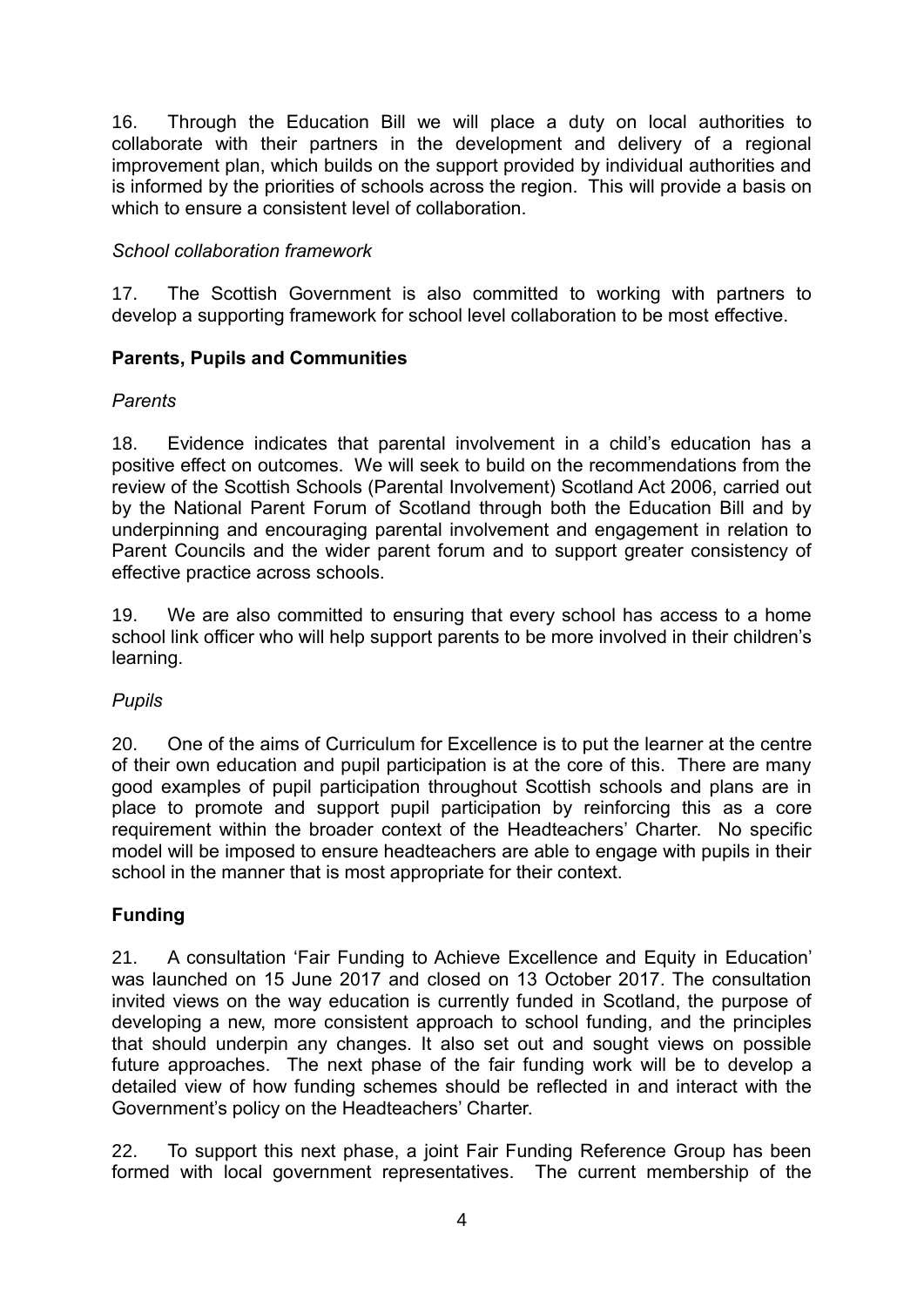Reference Group has significant knowledge of Devolved School Management and, consequently, can aid the Scottish Government by providing strategic advice and guidance. Moreover, development of the policy around the increased empowerment of schools and requirement for greater transparency of school funding decisions associated with the Headteachers' Charter will require frequent and in-depth discussions between local and national government to take place. It is currently envisioned that the Reference Group will therefore play a central role in enabling this partnership work to take place in a systematic and transparent manner.

### **Outcome of consultation and engagement**

23. The analysis of the 870 consultation responses to the Education Bill consultation showed that there is general support for the principles underpinning the empowerment proposals, with less consensus on the way in which that should be achieved with some reflecting that elements of the proposed reforms are already in place.

24. There was general agreement that school leaders should be able to decide how best to lead learning and teaching in their school, provided that they did so in a collaborative way, taking into account the views of their wider school community. A range of views were expressed as to how a school and teacher-led system could be best achieved in the Scottish education system.

25. Consultation respondents raised specific concerns about the potential impacts of the proposals to empower schools. This included school leader workloads and the risk of blurred accountability. Many consultation responses discussed the current challenges some areas are facing in recruiting sufficient teachers, arguing that school empowerment could only be meaningful if workforce supply issues were addressed successfully.

26. While consultation respondents tended to support the principle of collaborative working and welcomed greater opportunity for schools and local authorities to work together across traditional boundaries, there were calls for greater clarity on the respective roles and responsibilities of local authorities and Regional Improvement Collaboratives.

27. In relation to parental engagement and pupil participation, consultation responses demonstrated majority support for the underpinning principles. Some respondents argued that schools are already putting these principles into action, proactively seeking the views of their Parent Forum and engaging pupils in decisions about the life and work of the school.

28. Responses to the proposal to establish an Education Workforce Council for Scotland were more mixed. Analysis highlights that views were slightly more in favour of the proposed purpose and aims of the Workforce Council; however a considerable proportion were not in favour. Although respondents agreed that other education professions should be able to benefit from registration and regulation in a similar way to the teaching profession, concerns were raised about the potential impact on the operation of GTCS, if it was to be moved into a new, larger organisation.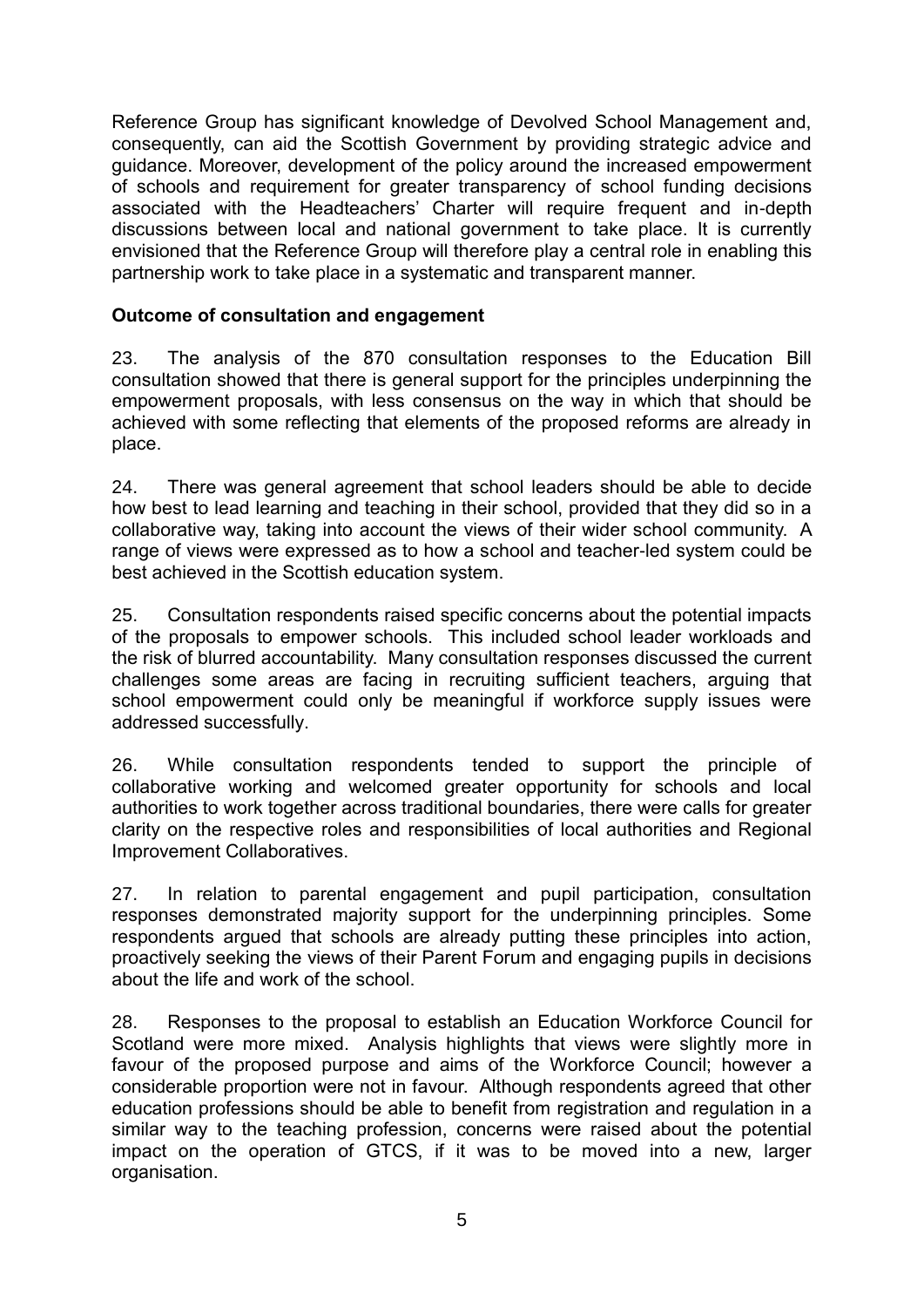29. The consultation responses and subsequent independent analysis, as well as views expressed in discussions with stakeholders and in separate representations, continue to inform both the wider reform programme and the development of the provisions for the forthcoming Education Bill.

## **Conclusion**

30. The development of the Education Reform Programme recognises the importance of culture, capacity and structure in accelerating improvement across Scottish education. The Scottish Government has reflected on the advice of the Council in developing the scope of the Reform Programme recognising the need to enhance impactful collaboration throughout the system. The importance of strengthened school level leadership is addressed through the key legislative provision of the Headteachers' Charter, and this will be underpinned by enhanced leadership support. In general the Empowering Schools consultation responses reflect a growing commitment to local empowerment and improved collaboration but also a more equivocal position in relation to whether these principles should be enshrined in legislation.

31. The Council is asked to consider whether the Education Reform Programme as outlined addresses the cultural, capacity and structural aspects of improvement which had been identified by the Council. Are there further areas where collaboration can be more firmly embedded within the system? Does the approach to school level leadership address the Council's identification of untapped leadership potential across Scottish schools?

Scottish Government April 2018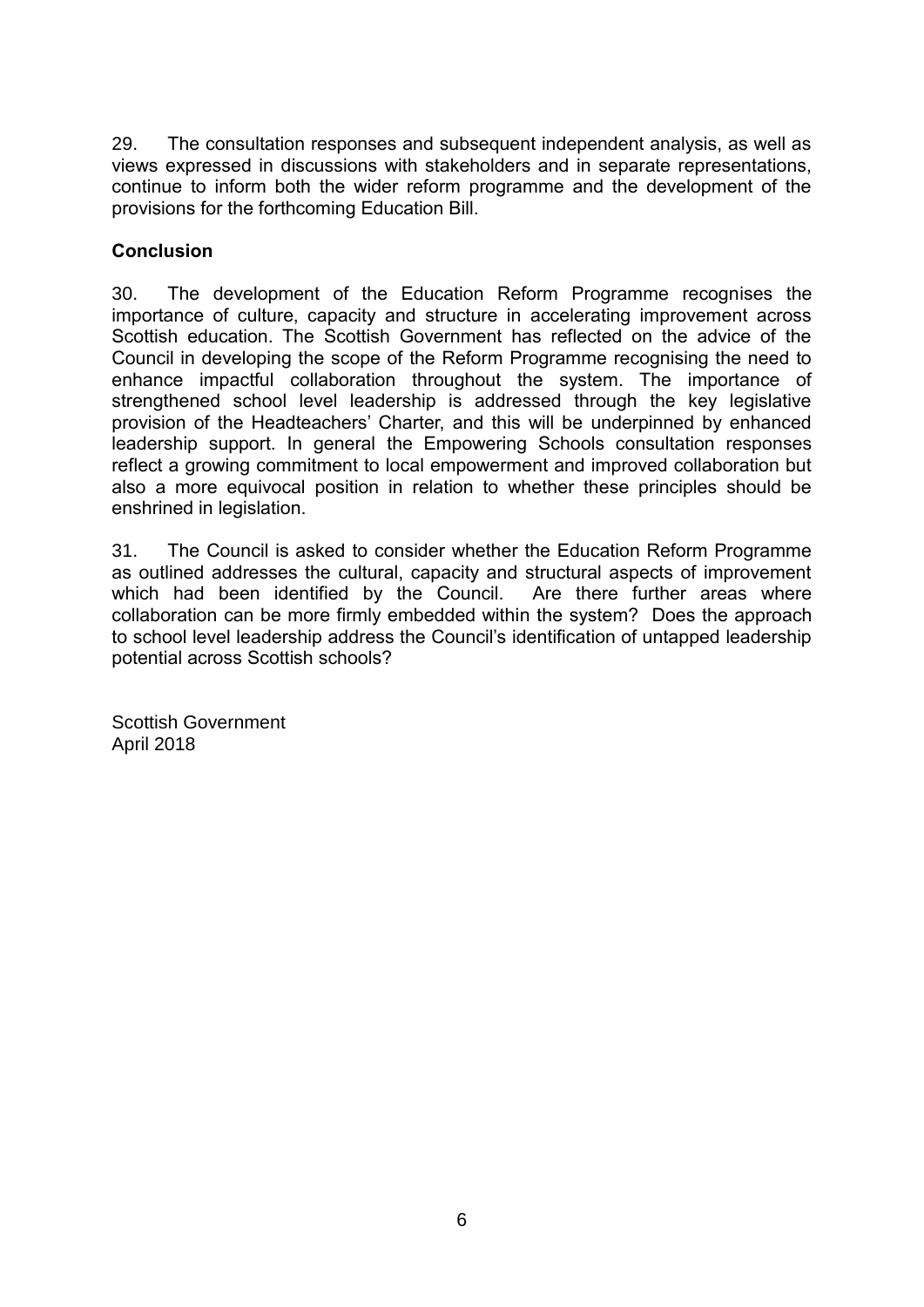#### **INTERNATIONAL COUNCIL OF EDUCATION ADVISORS RECOMMENDATIONS JULY 2017**

1. In order to improve pedagogy for specific subjects, using clear evidence to identify what works in the classroom, the Scottish Government should:

- Establish and fund a network of proven and well-trained teaching professionals who are highly accredited for their pedagogy but also have a strong knowledge of the community/health and wellbeing aspects of CfE.
- Identify a systematic, sequenced and selective plan for literacy and numeracy, including a research based approach to improving learning and development, that ensures they can both achieve targeted academic goals while being responsive to the unique needs of each learner.
- Consider expanding the role of universities to work more closely with schools in the spirit of collaborative inquiry.

2. In order to develop effective leadership at all levels in Scottish education – unleashing untapped potential within the system, the Scottish Government should:

- Consider providing a greater financial incentive to encourage teaching professionals to take on greater leadership roles and, in particular, to apply for headships.
- Establish clear, broad and multiple career pathways for teaching professionals, and look at ways for teachers to progress while remaining in the classroom (e.g. as a teacher mentor employing leadership skills within a classroom environment, or by leading change in pedagogy in a certain subject area) other than the more administrative route to headteacher.
- Establish a clear structure for bringing together leaders from across the teaching profession, local authorities, business etc, at a regional level in order to share learning and engage in joint practice development.

3. In order to ensure a culture of collaboration exists throughout Scottish education, at classroom, school, regional and national level, the Scottish Government should:

- consider incentivising collaboration by making it one of the required criteria for any financial programme e.g. future iterations of the pupil equity fund.
- Establish a national training programme on how to collaborate fully i.e. "working together not just talking together".
- Look at creating federations of schools this can be done on a simple collaborative basis or on a more formal standing with shared headteachers or "chief executives" leading across a number of schools.

4. In addition to the priority areas, at the Deputy First Minister's request, the Council also made some recommendations around the issue of governance. The Council felt that it was important to consider how to de-clutter the system without damaging it. The Council advised against becoming too focussed on changing the structure of the education system when, arguably, the more important aspects are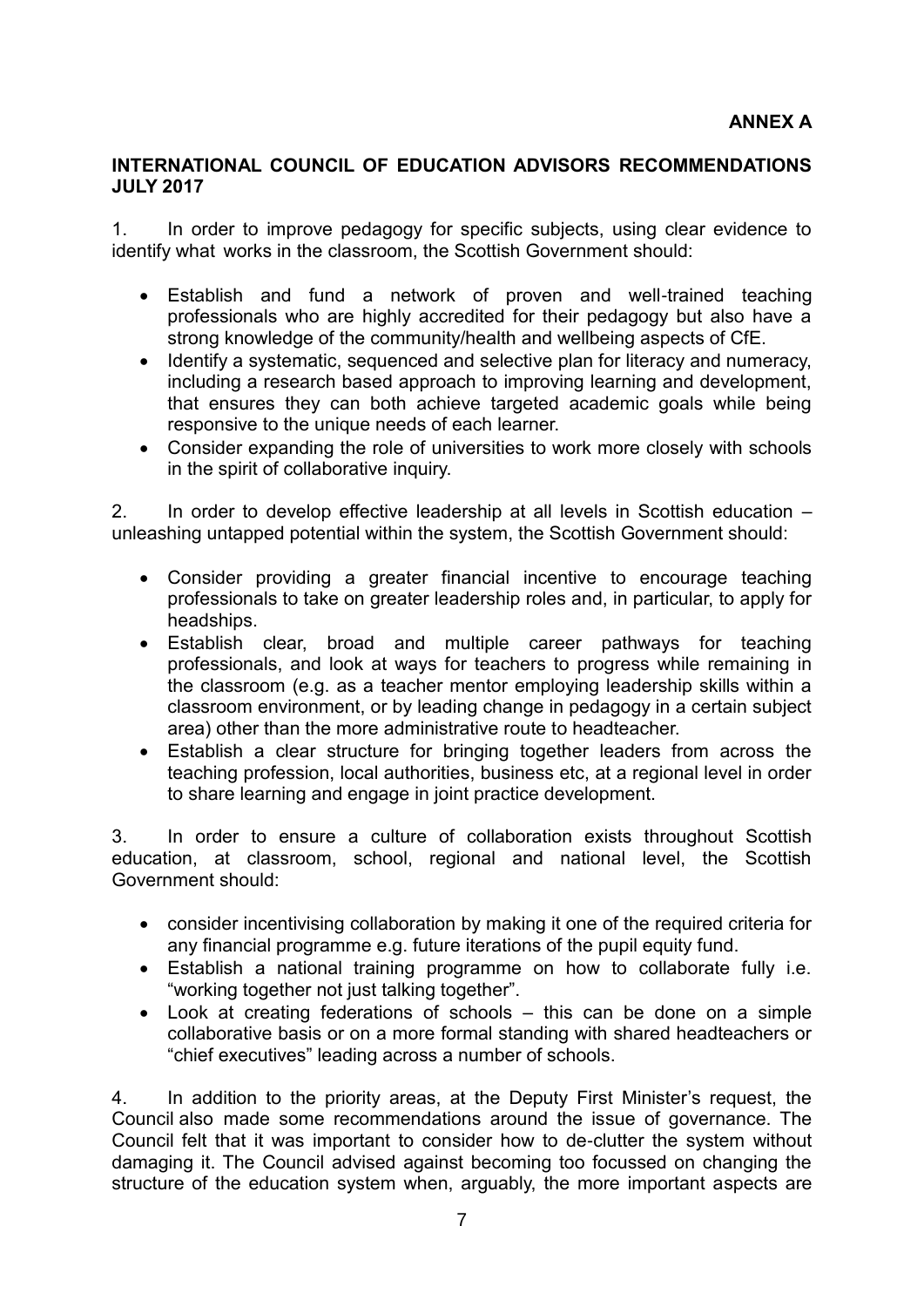the culture and capacity within the system. In particular the Scottish Government should:

- Learn from existing attempts to formally share education services between local authorities e.g. the Northern Alliance, and other forms of non-structural regionalisation that have been successful internationally.
- Create learning hubs around the country where education professionals can go to learn about different elements of educational practice.